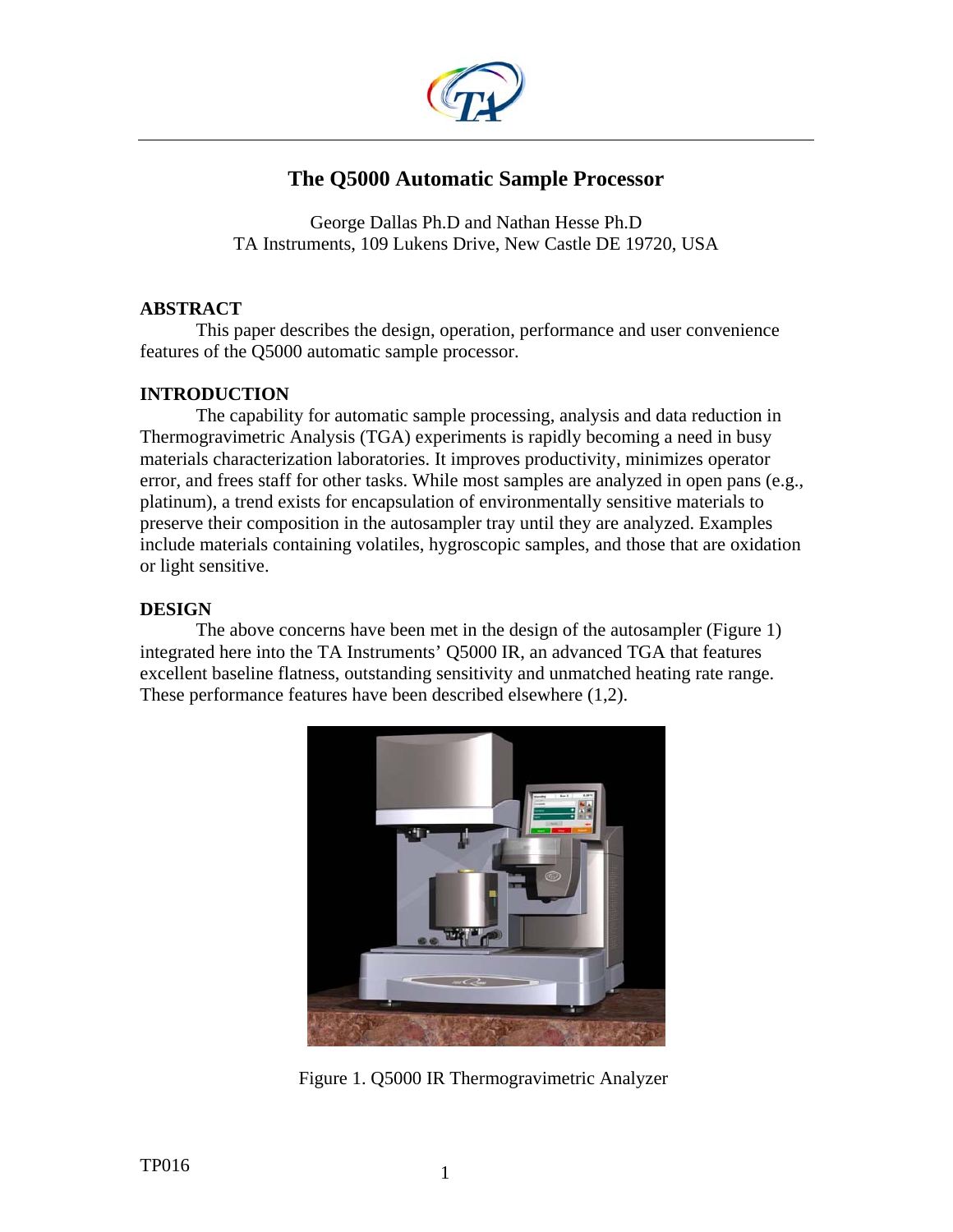The autosampler contains three separate software controlled motors (Figure 2) designed to ensure a) smooth turntable rotational motion b) efficient horizontal translational motion between the park and load positions; c) precise vertical motion required to punch the sealed pans; and d) to load and unload the samples from the furnace hang down wire without disturbing the balance. The Q5000 IR autosampler turntable can accommodate up to 25 samples, which can be processed for analysis in a numerically sequential or random fashion. Position and operational calibration can be performed either from the system controller or from the Q5000 IR full VGA display screen. The 25 sample turntable can be replaced by a 10-sample version if operation with 180 microliter semispherical, metal-coated, quartz capsules is required for sorption studies. The 10 position autosampler is a standard feature on the Q5000 SA Sorption Analyzer.



Figure 2. Autosampler Motor System

### **SAMPLE PANS**

Samples can be analyzed in 50 or 100  $\mu$ L platinum pans with Platinum bails, 100  $\mu$ L platinum pans with Inconel  $\otimes$  600 bails, 100 or 250  $\mu$ L ceramic (alumina) pans with ceramic bails,  $80 \mu L$  open or  $20 \mu L$  sealed aluminum pans, and  $180 \mu L$  semispherical metal coated quartz capsules as shown in Figure 3.



Figure 3. Q5000 Pan Types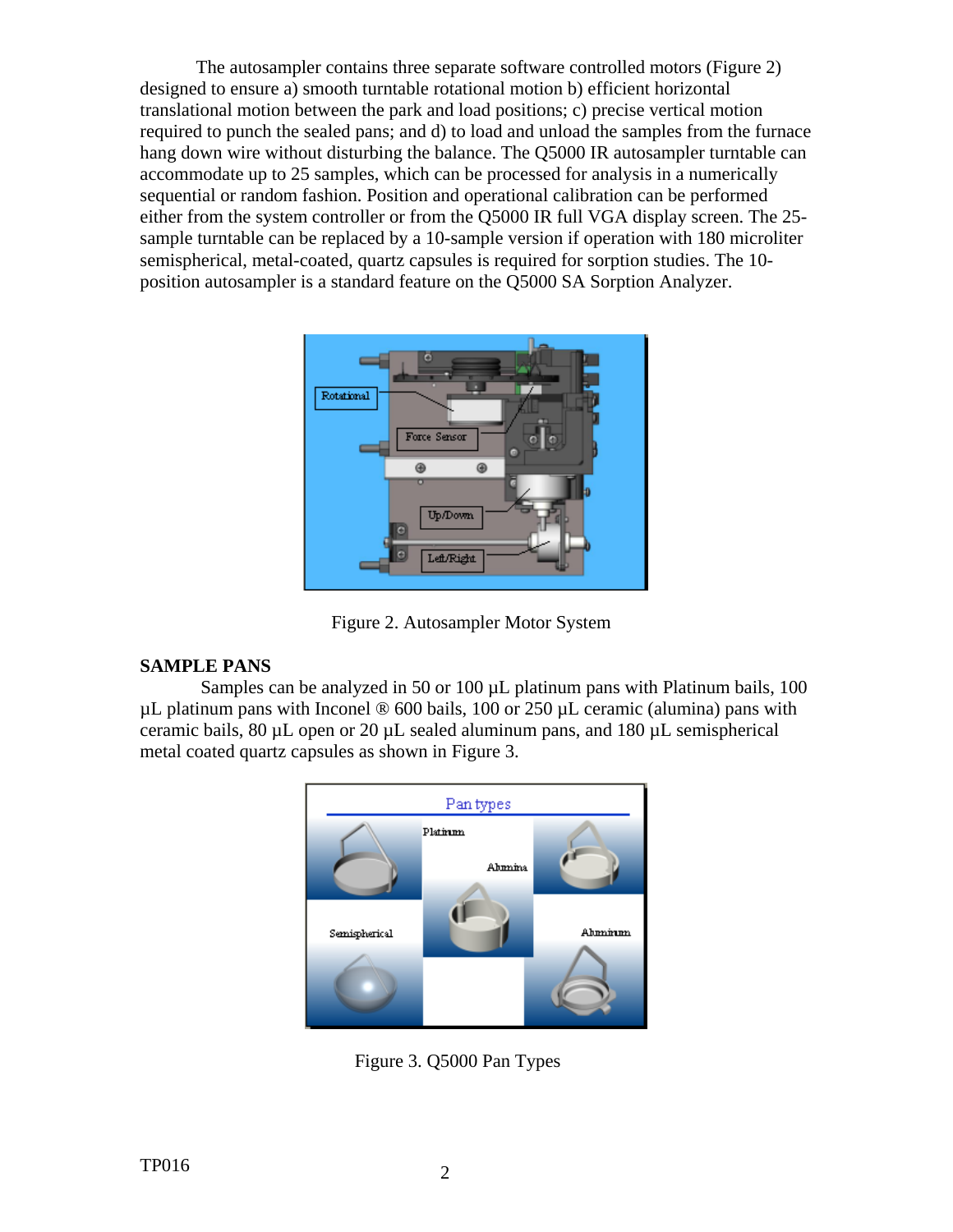#### **PRESERVING SAMPLE INTEGRITY**

The issue of compositional integrity of materials while awaiting analysis in the autosampler tray has been addressed in the Q5000 IR in to ways. The first is by the instrument's ability to pre-weigh samples awaiting analysis and then compare the value with the weight recorded at the actual time of analysis. This permits detection of any weight change while in the autosampler tray. The second, and more comprehensive, solution to the issue of environmentally sensitive samples is to encapsulate them in pans (e.g., aluminum), which are automatically opened just prior to analysis. With the Q5000 IR, samples are easily encapsulated in a two-stage process using the new design, aluminum pans and lids and a conventional DSC press with a dedicated lower die-set and crimping tool (Figure 4).



Figure 4. Sealed Pan Preparation

The use of the aluminum TGA pan permits flexibility for use either as an open or sealed pan depending on the desired use. In either version, the pan is supported by a reusable stainless steel carrier (bail). The aluminum pans are commonly used as disposable TGA pans for analysis of materials up to 600 ºC. The sealed version permits the automatic analysis of samples that traditionally needed to be analyzed manually.

A powerful feature of the Q5000 autosampler is its ability to efficiently and precisely open sealed aluminum pans without contaminating later samples in the autosampler queue. In low-level analysis of volatiles, it is often necessary to maintain samples in a sealed environment until immediately prior to their being consigned to the furnace in order to avoid gain or loss of volatile materials. The autosampler design resolves both of these conditions with a unique force controlled sealed pan "punching" mechanism in which the stainless steel "punch" is always on the upper surface of the lid and thus cannot make contact with sample. This is a distinct improvement over other designs that use an "awl" style piercing device. The resulting opening is sufficiently large to minimize any small differences in the volume available for volatilization that may result from minor differences in lid deflection.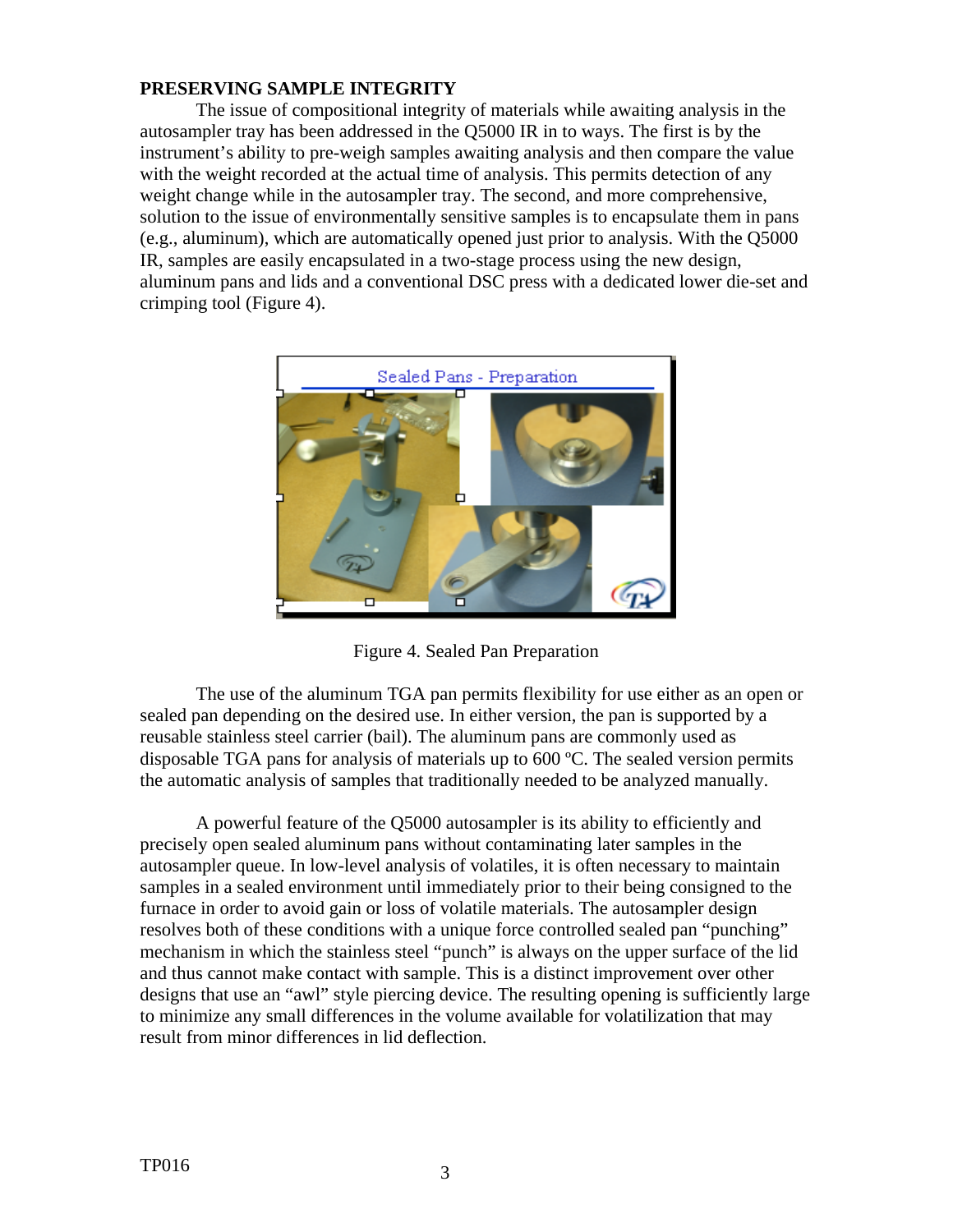Figure 5 shows the pan punching mechanism. The stainless steel punch is secured and calibrated using a fixture. The sealed pans are set in selected positions in the tray, the analysis sequence programmed and the experiment is started. The turntable is smoothly



Figure 5. Pan Punching Mechanism

rotated to the chosen location, raised quickly to the pre-punch position and then slowly until the sealed pan impinges on the fixed punch, which uniformly depresses the lid. An integral sensor monitors the force applied to the lid. With the seal broken, the turntable is lowered and moved horizontally to deliver the punched pan to the furnace loading position. Another motor then raises the pan to couple the bail to the hang down wire with essentially zero strain on the balance. The furnace is then automatically closed and the analysis started. Upon completion and cooling to a set temperature, the pan is returned to the tray and the process continues with the next sample. As a safety measure, if the punch fails to open the sealed pan, it will try again, and if still unsuccessful, the pan will not be placed in the furnace. The success of the punch mechanism can be verified electronically as shown in Figure 6. A successful pan opening is shown in the top left image, an unsuccessful one in the lower image, while the third image (on a higher sensitivity scale), shows random noise in the mechanism. On the same scale the noise would be undetected.



Figure 6. Punch Diagnostics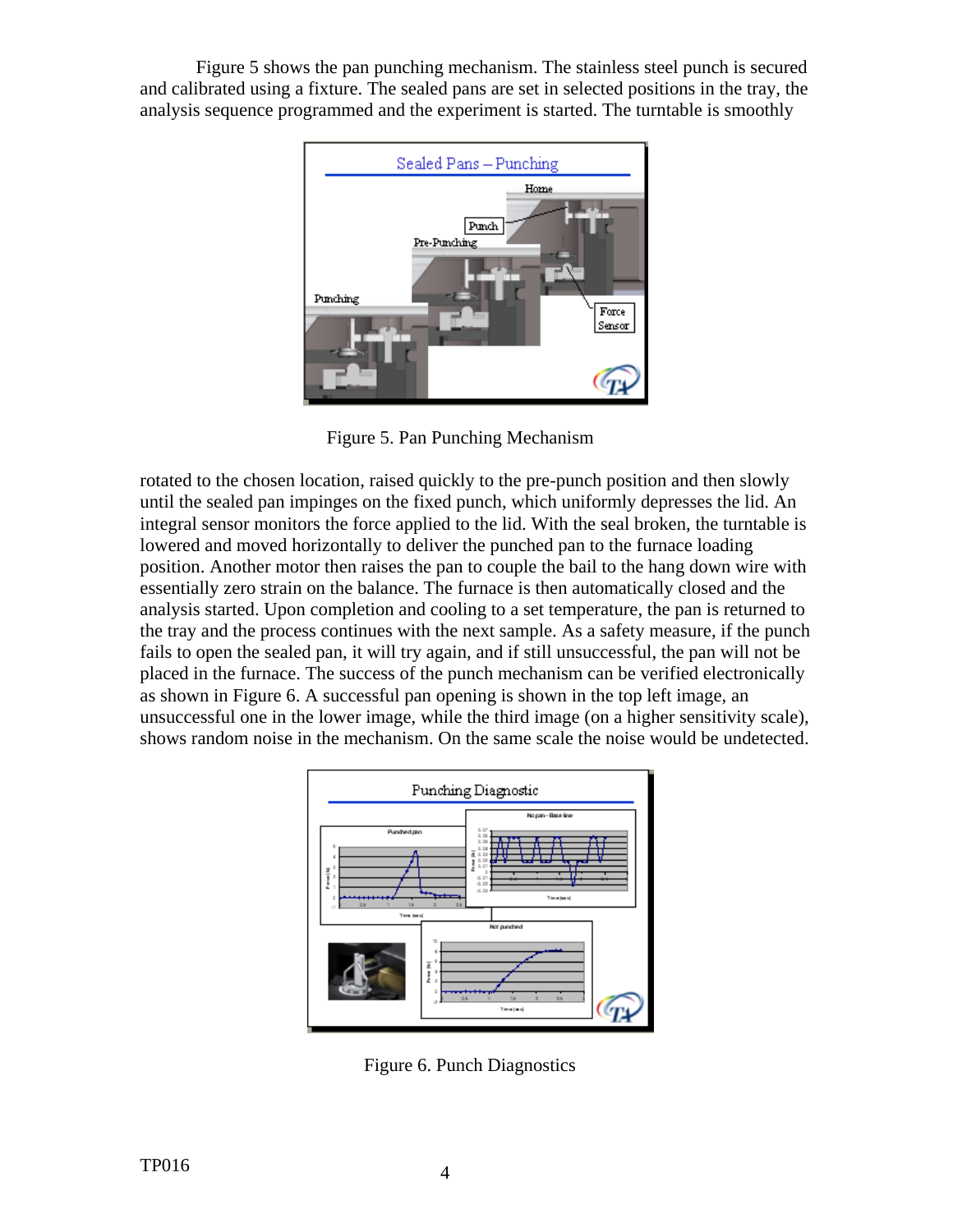#### **EXPERIMENTAL**

An alternative way to view the operation of the punching mechanism is through the use of actual samples in pans designed to 1) subject the sample to different degrees of exposure to the purge gas and 2) to allow decomposition products to exit the pan under different conditions. To demonstrate this effect, Calcium Oxalate Monohydrate samples (3-8 mg) were loaded into the TGA aluminum open and sealed pans and additionally into a DSC hermetic pan with a lid containing a 75 µL laser drilled hole. This pan fits nicely into the TGA stainless steel bail. The open pan would be expected to allow most exposure to the purge gas and also to show the fastest rate of loss of the decomposition products, followed in decreasing order by the "punched " sealed pan and finally the DSC "pinhole" pan with the restricted opening. The latter pan also simulated the condition that would occur with other TGA autosamplers, where the sealed pans are pierced using a sharp "awl" like device.

Each sample was automatically loaded into the Q5000 IR furnace and heated at 20 ºC/min to 600 ºC in a nitrogen atmosphere. These conditions allow only the loss of moisture followed by the decomposition of calcium oxalate to calcium carbonate. Figure 7 shows duplicate results for each pan type. The results were in accordance with the prediction. In all cases the expected stoichiometric amount of moisture was released but at different rates. The open pan lost moisture fastest, followed by the "punched " pan and finally the DSC pan with the restricted opening. This provides a mechanism for control of exposure to the purge gas that may be utilized for other samples depending on the results desired.



Figure 7. Calcium Oxalate Monohydrate Analyzed in Different Pans

Another experiment to confirm expectations was conducted using three equal mass samples of gypsum (Ca SO4.XH2O), a material that exists as a dihydrate / hemihydrate mixture. Figure 8 shows a previous analysis, using a Q500 TGA, of this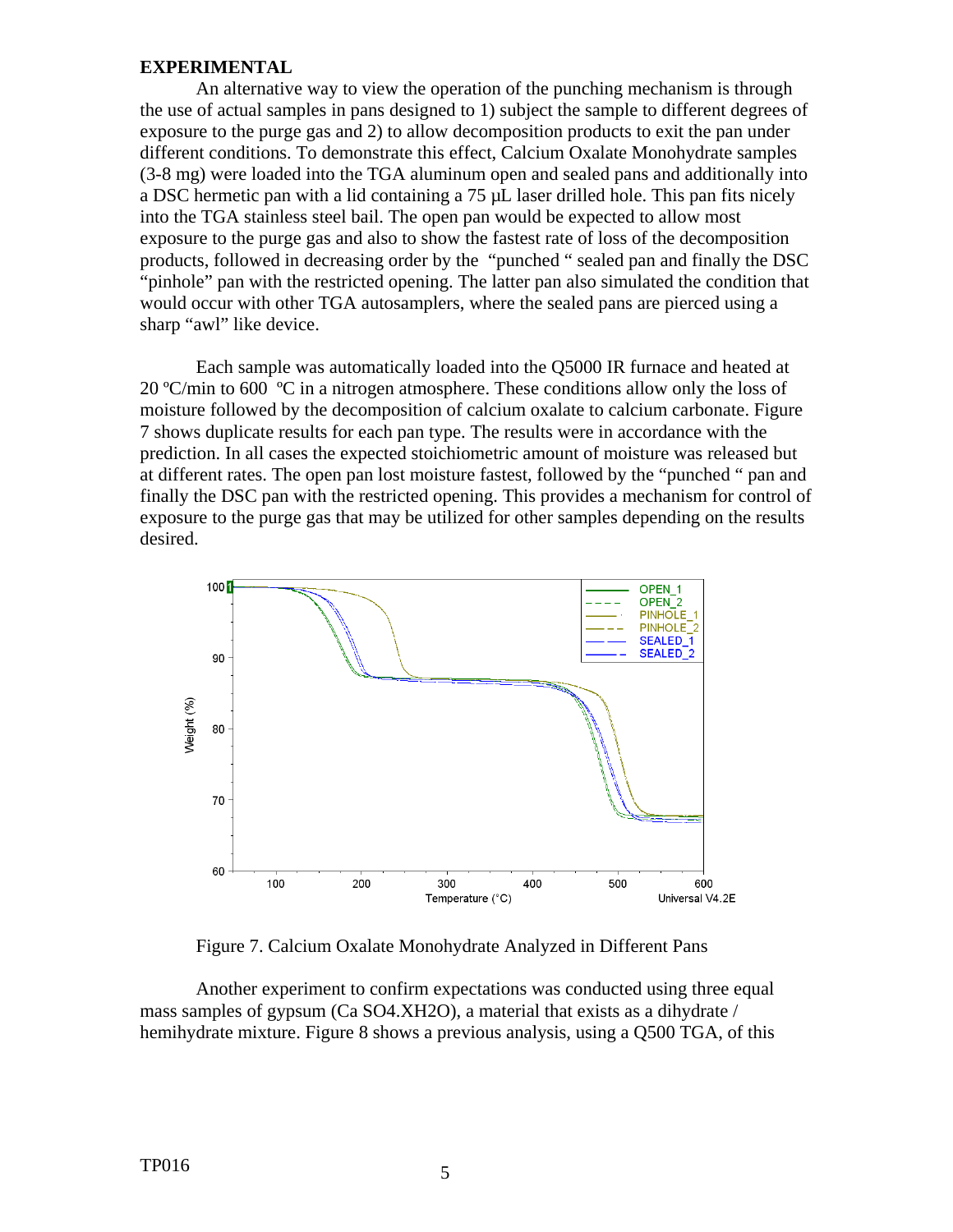material in an open pan and in a DSC hermetic pan with the pinhole lid described above. The data shows that in the open pan configuration, the water weight loss occurs faster but with no separation of the hydrate forms. In contrast, the significant constraint imposed by the pinhole opening provides sufficient internal pressure and time for good resolution of the dihydrate and hemihydrate forms.



Figure 8. Gypsum in Open and Pinhole Pans

Figure 9 shows the result for a gypsum sample sealed in the aluminum pan and opened just prior to analysis. It reveals, as expected, characteristics of both plots in Figure 8. The single weight loss is indicative of the open pan (blue trace) in Figure 8. However, a time base plot showed a delay in the water loss akin to first loss in the pinhole plot (red trace) in Figure 8. This effect may provide opportunities for separation of decomposition profiles of other closely related materials.



 $TP016$  6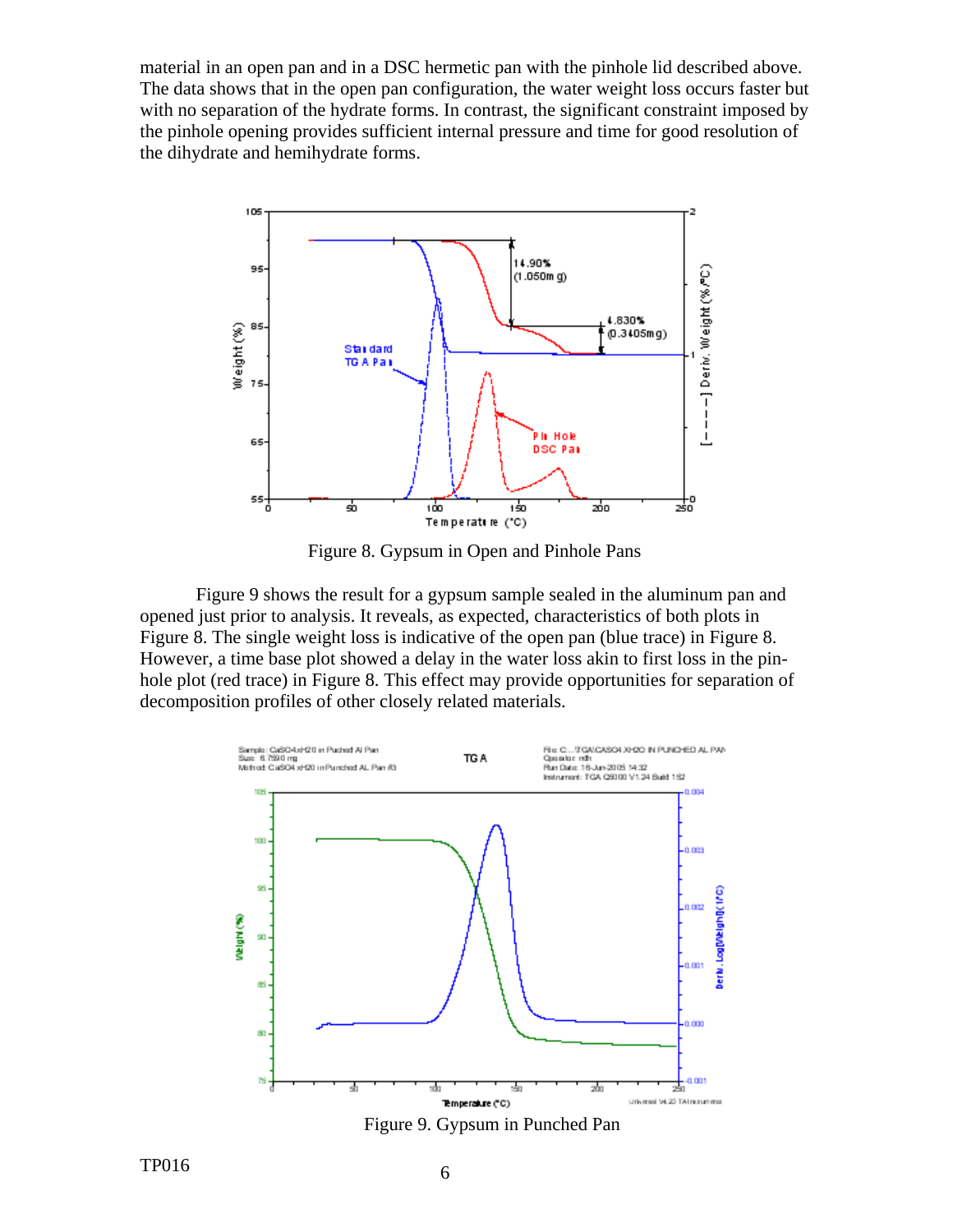The combined results show that TA Instruments has pan configurations to satisfy all common requirements that a customer may have for analyzing samples by TGA.

#### **PLATINUM SOFTWARE**

A highly valuable use of the Q5000 IR autosampler is with our latest Advantage software with Platinum features to schedule and initiate, at any time and date suitable to the user, a sequence of calibration, verification and diagnostic tests designed to ensure that the analyzer is constantly kept in maximum operating condition. These events could be mass, weight loss and temperature calibration (Curie Point) experiments as well as checks on key component positioning, sensor, furnace and mass flow control elements of the system. These experiments can be scheduled at quiescent times, such as weekends, when the instrument is not in regular operation. The Platinum software also has the ability to automatically notify the user when the experiment has been completed and if required with the results of the operation. This capability is found in no other TGA.

### **SUMMARY**

These, and many other design features, permit the Q5000 autosampler to set new levels of performance and operational convenience in thermogravimetric analysis.

#### **KEY WORDS**

Q5000 IR TGA, Autosampler, Aluminum sealed pans, Punched pans

### **REFERENCES**

- 1. Determining Volatiles in Polyethylene Terephthalate Using the Q5000 IR Thermogravimetric Analyzer, TA Instruments Applications Brief (TA 326), 2005.
- 2. Q5000 TGA Features to Ensure and Maintain Optimum Performance, TA Instruments Applications Brief (TA 327), 2005.

#### © Copyright 2006 TA Instruments

#### **TA Instruments**

**United States**, 109 Lukens Drive, New Castle, DE 19720 • Phone: 1-302-427-4000 • Fax: 1-302-427-4001 E-mail: info@tainstruments.com

**Spain** • Phone: 34-93-600-9300 • Fax: 34-93-325-9896 • E-mail: spain@tainstruments.com

**United Kingdom •** Phone: 44-1-293-658900 • Fax: 44-1-293-658901 • E-mail: uk@tainstruments.com

**Belgium/Luxembourg** • Phone: 32-2-706-0080 • Fax: 32-2-706-0081 E-mail: belgium@tainstruments.com

**Netherlands** • Phone: 31-76-508-7270 • Fax: 31-76-508-7280 E-mail: [netherlands@tainstruments.com](mailto:netherlands@tainstruments.com)

**Germany** • Phone: 49-6196-400-600 • Fax: 49-6196-400-6666060 • E-mail: [germany@tainstruments.com](mailto:germany@tainstruments.com)

**France** • Phone: 33-1-304-89460 • Fax: 33-1-304-89451 • E-mail: [france@tainstruments.com](mailto:france@tainstruments.com)

**Italy** • Phone: 39-02-2742-11 • Fax: 39-02-2501-827 • E-mail: [italia@tainstruments.com](mailto:italia@tainstruments.com)